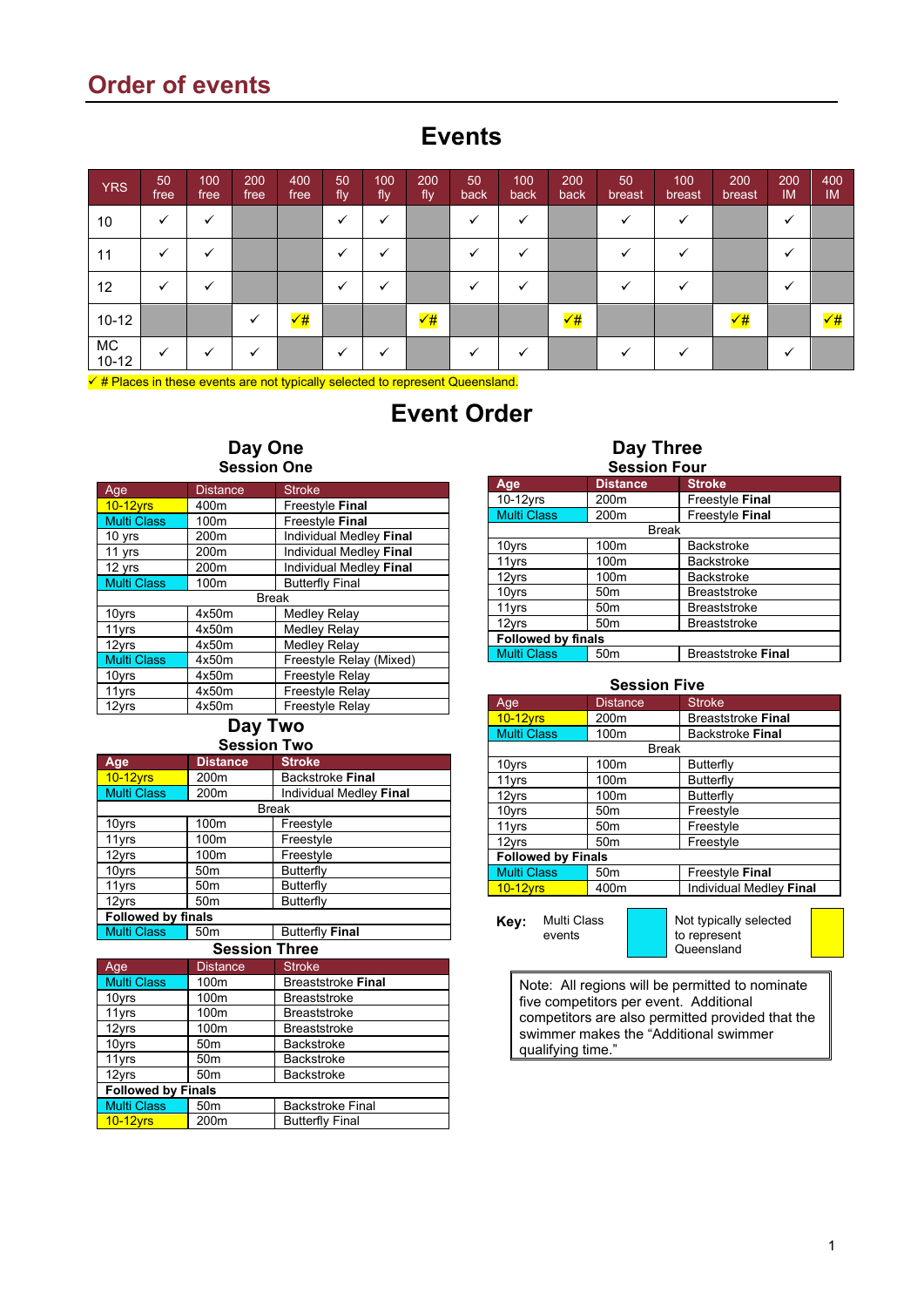# **Session Time Information**

NB: Session times are estimates only. The actual session times will not be known until all nominations have been received and the number of competitors in all events is known. The length of each session will depend on the number of swimmers.

| Dav         | <b>Time</b> | Item                           |
|-------------|-------------|--------------------------------|
| Arrival Dav | 5:30        | Pre carnival Manager's meeting |

| Day   | <b>Time</b>       | Item                             |  |
|-------|-------------------|----------------------------------|--|
| Day 1 | 7:30am - 9:30am   | Team Photo                       |  |
|       | 9:00am            | Gates open                       |  |
|       | $9:30$ am         | Team organisation for March Past |  |
|       | $9.40 - 10:00$ am | <b>Opening Ceremony</b>          |  |
|       | 10.05-10.35 am    | Warm Up for Session 1            |  |
|       | 10:50am           | Session 1                        |  |
|       | $12:30 - 12:45$   | Lunch break                      |  |
|       | 12:50             | Session 1 Relays                 |  |
|       | 3:30              | Approx finishing time            |  |

| Day   | Time                 | Item                     |  |
|-------|----------------------|--------------------------|--|
| Day 2 | 8:00am               | Gates Open               |  |
|       | $8:05$ am $-8:45$ am | Warm Up                  |  |
|       | 9:00am               | Session 2                |  |
|       | 12:00                | Lunch - includes Warm up |  |
|       | 12.15pm              | Session 3                |  |
|       | 4:00 <sub>pm</sub>   | Approx finishing time    |  |

| Day   | Time <sup>1</sup>     | Item                          |
|-------|-----------------------|-------------------------------|
| Day 3 | 8:00am                | Gates Open                    |
|       | $8:05$ am - $8:45$ am | Warm Up                       |
|       | 9:00am                | Session 4                     |
|       | 11:35 <sub>pm</sub>   | Lunch - includes Warm up      |
|       | 11:50pm               | <b>Post Carnival Meeting</b>  |
|       | 12:15pm               | Session 5                     |
|       | 3:00pm approx.        | <b>Championship Concludes</b> |